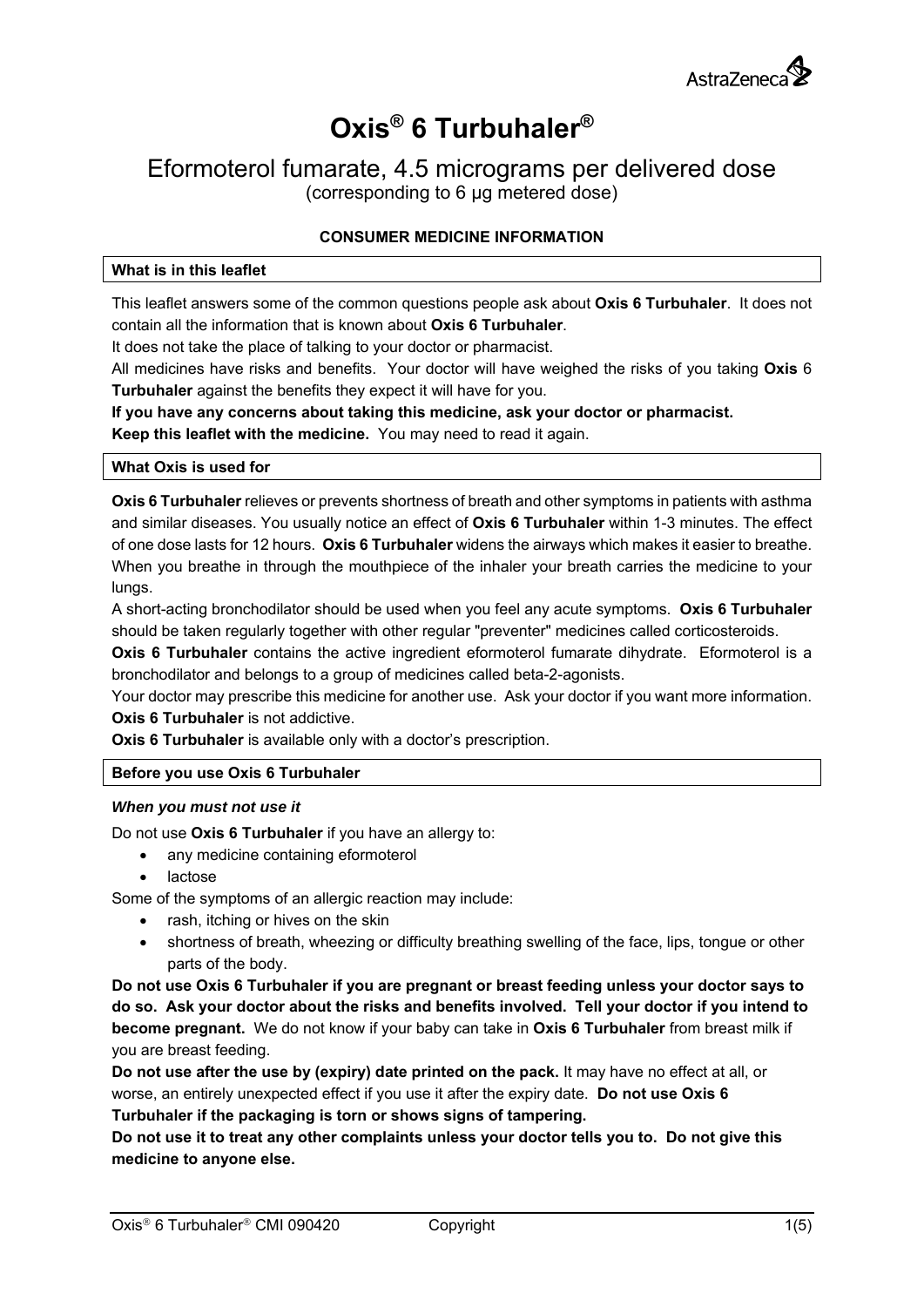

## *Before you start to use it*

#### **You must tell your doctor if:**

#### **1. you have any allergies to**

- eformoterol or lactose
- any other substances ie other medicines, foods, preservatives or dyes.

#### **2. you have any of these medical conditions**

- thyroid problems
- diabetes
- any heart problems
- liver problems
- problems with your potassium levels.

It may not be safe for you to take **Oxis 6 Turbuhaler** if you have any of these conditions.

#### *Taking other medicines*

#### **You must tell your doctor if you are taking any other medicines, including**

- medicines used to treat heart problems or high blood pressure
- medicines used to treat mood disorders, including depression
- medicines for glaucoma, including eye drops
- other medicines you are taking for your airway disease
- antibiotics (erythromycin)
- antihistamines
- any other medicine that you buy at the chemist, supermarket or health food shop.

These medicines may be affected by **Oxis 6 Turbuhaler**, or may affect how well it works.

Your doctor or pharmacist can tell you what to do if you are taking any other medicines.

## **If you have not told your doctor about any of these things, tell them before you take Oxis 6 Turbuhaler.**

#### *Special warnings*

You must contact your doctor as soon as possible if you need to use your rescue medicine inhaler more often than usual to control your airway disease. **Do not increase the dose of Oxis 6 Turbuhaler without talking to your doctor.** Always carry your rescue medicine with you.

If you experience an immediate increase in wheezing or shortness of breath after taking **Oxis 6 Turbuhaler** contact a doctor immediately.

#### **Using Oxis 6 Turbuhaler**

#### *How to take it*

Your doctor will have explained why you are being treated with **Oxis 6 Turbuhaler** and told you what dose to take. **Follow all directions given to you by your doctor carefully.** They may differ from the information contained in this leaflet.

Each pack of **Oxis 6 Turbuhaler** contains an instruction leaflet that tells you the correct way to use it. **Please read this carefully.** 

#### *How much to take*

#### **Adults**

The normal dose is 1-2 inhalations once or twice daily. **Do not take more than 8 inhalations in any 24 hour period.** 

#### Children 6 years and older

The normal dose is 1-2 inhalations once or twice daily. **Do not inhale more than 4 inhalations in any 24 hour period.**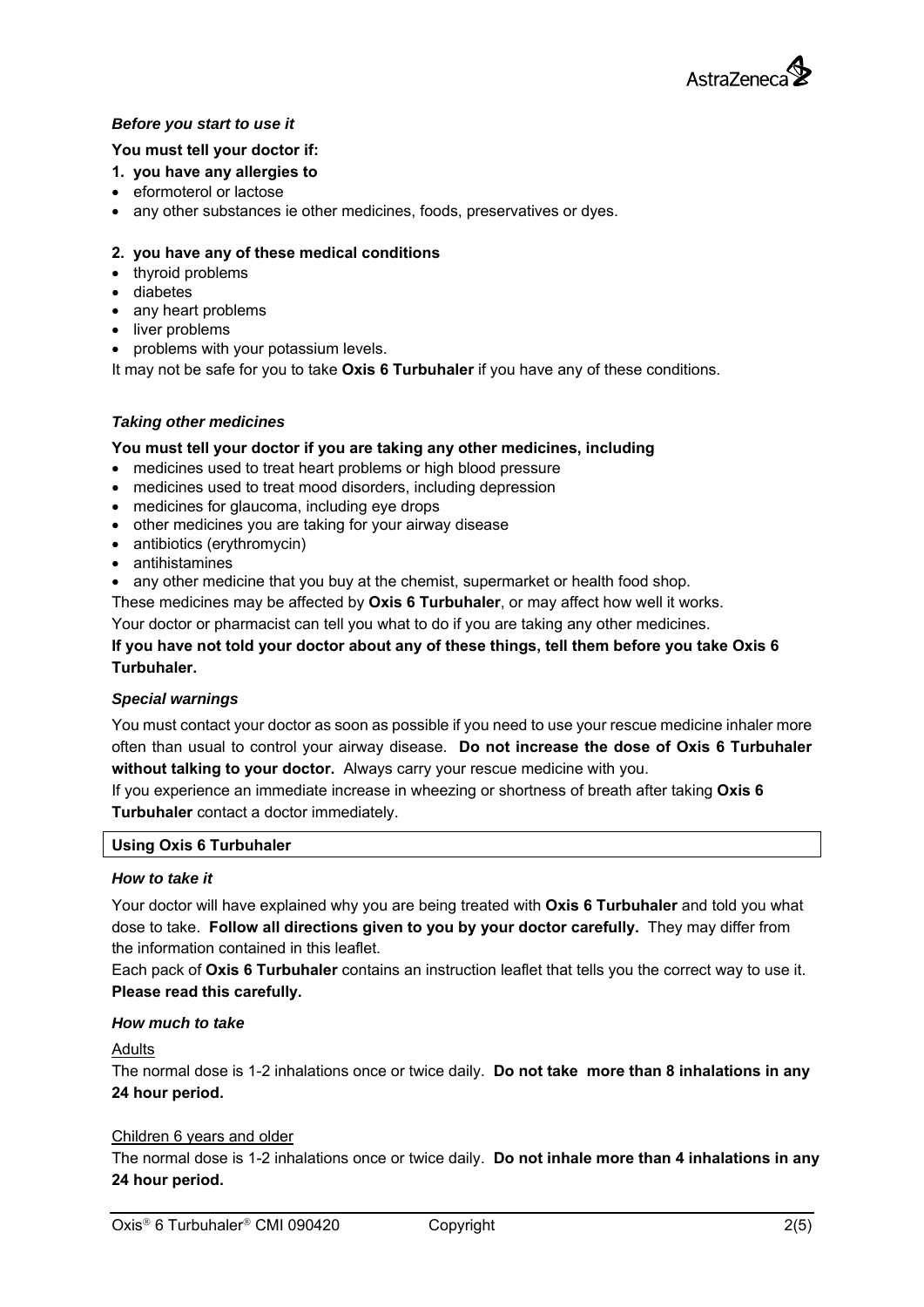

Adults and children 6 years and older for prevention of symptoms caused by exercise

1-2 inhalations in the morning or before exercise. **Oxis 6 Turbuhaler** will start to work soon after you take it and will last for 12 hours.

#### *Things you must do*

## **If you have an Asthma Management Plan that you have agreed with your doctor, follow it closely at all times.**

Continue using **Oxis 6 Turbuhaler** and your 'preventer' medicine for as long as your doctor or pharmacist tells you. **Oxis 6 Turbuhaler** should be used with a 'preventer' medicine, even if you feel that your symptoms have improved. You must contact your doctor as soon as possible if you need to use your 'reliever' (short-acting bronchodilator) more often than usual to relieve your breathing problems. You may need extra medication to control your asthma.

**Do not increase the dose of Oxis 6 Turbuhaler without talking to your doctor.** This is most important to make sure that your breathing problem does not get out of control.

Tell any other doctors, dentists, and pharmacists who are treating you that you are using **Oxis 6 Turbuhaler.**

If you are about to start any new medicine, tell your doctor or pharmacist that you are using **Oxis 6 Turbuhaler.**

If you become pregnant while using **Oxis 6 Turbuhaler**, tell your doctor or pharmacist.

#### *Things you must not do*

**Do not stop taking the other medicines you have been given for your asthma,** even if you are feeling better, without checking with your doctor first. **Oxis 6 Turbuhaler** is intended to be used with 'preventer' medicines.

Do not give **Oxis 6 Turbuhaler** to anyone else, even if they have the same condition as you. Do not use **Oxis 6 Turbuhaler** to treat any other complaints unless your doctor tells you to.

#### *If you forget to take it*

**If you miss a dose you should take it as soon as you remember, as long as it is more than 6 hours before your next dose is due. If it is less than six hours, and if you feel you need a dose of Oxis 6 Turbuhaler, take the next dose early. Do not double the dose.** 

If you have trouble remembering when to take your medicine, ask your pharmacist for some hints.

#### **Overdose**

**Telephone your doctor or the National Poisons Centre Ph: 0800 POISON (0800 764 766) or go to Accident & Emergency at your nearest hospital immediately if you think that you or anyone else may have taken too much Oxis 6 Turbuhaler, even if there are no signs of discomfort or poisoning.** 

If you take too much **Oxis 6 Turbuhaler** you may experience:

- trembling
- headache
- rapid heartbeat
- dizziness or unusual drowsiness

#### **Side effects**

## **Tell your doctor or pharmacist as soon as possible if you do not feel well while you are taking Oxis 6 Turbuhaler. Ask them to answer any questions you may have.**

Side effects that occur are usually mild and disappear by themselves within one or two weeks. Be sure to contact your doctor if any of the following side effects bother you or continue: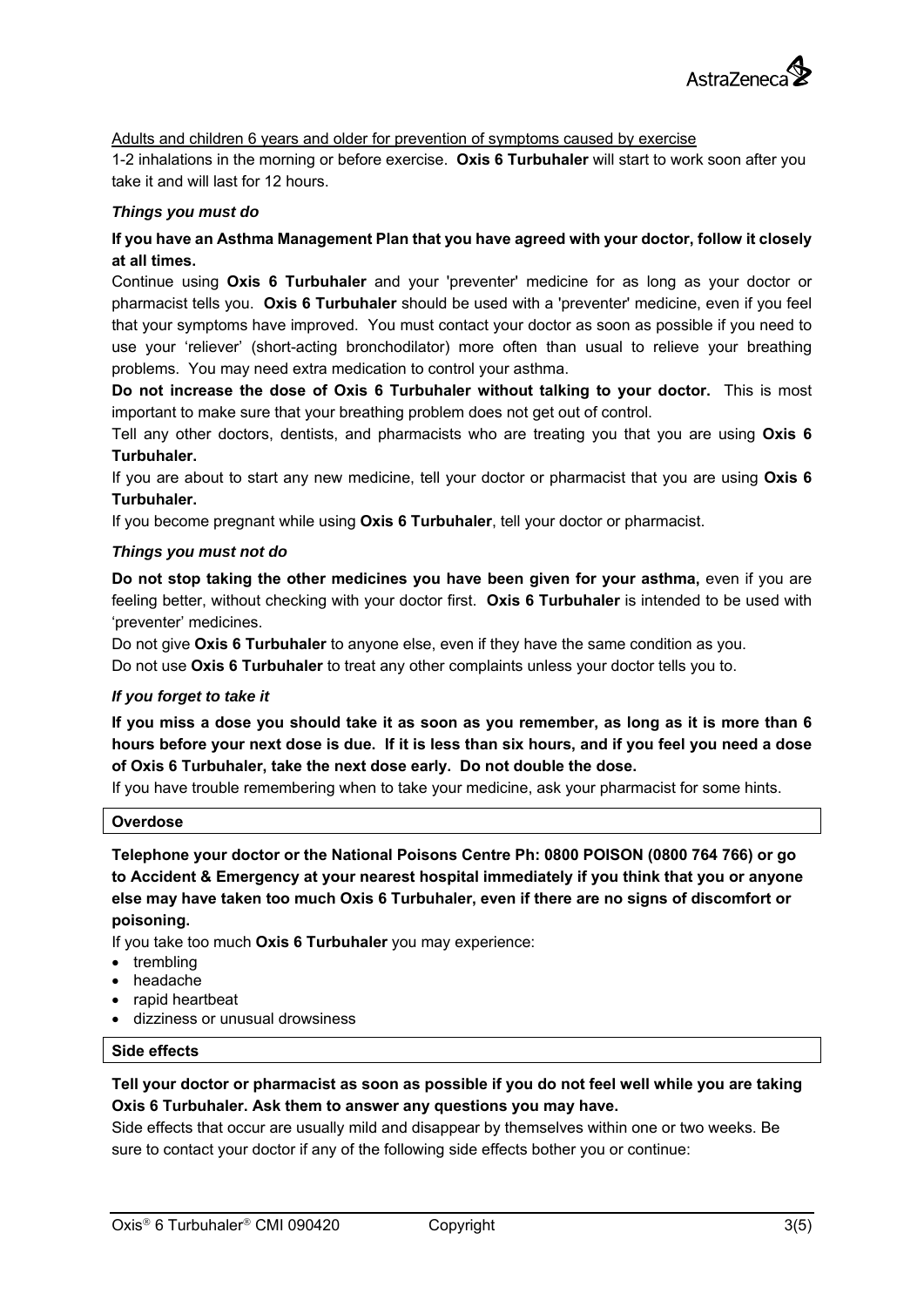

## Common

- headache
- trembling
- dizziness
- nausea
- muscle cramps

#### Uncommon

- hypersensitivity reactions such as bronchospasm (cramp in the airways), skin rash
- changes in the salt balance in the blood (low potassium levels)
- high blood sugar levels
- rapid heartbeat
- sleep difficulties
- taste disturbancesvariations in the blood pressure
- irregular heartbeats
- chest pain

## Rare

• mood changes

**Tell your doctor if you notice anything else that is making you feel unwell or bothering you.** 

### **After using it**

## *Cleaning*

**The Turbuhaler must be wiped with a clean dry tissue and must never get wet.** Full instructions on the right way to use and clean **Oxis 6 Turbuhaler** are inside each pack.

## *Storage*

**Keep your Oxis 6 Turbuhaler in a cool, dry place where the temperature stays below 30ºC, with the cover firmly in place. Do not store it or any other medicine in the bathroom or near a sink.** Heat and dampness can destroy some medicines. **Keep it where young children cannot reach it.**  A locked cupboard at least one-and-a-half metres above the ground is a good place to store medicines. **Do not leave it in the car on hot days.** 

## *Disposal*

**Ask your pharmacist what to do with Oxis 6 Turbuhaler you have left over if your doctor tells you to stop taking it, or you find that the expiry date has passed.** 

### **Product description**

**Oxis 6 Turbuhaler** is a multidose, breath activated metered dose dry powder inhaler containing 60 doses of eformoterol fumarate dihydrate. Turbuhaler is made up of plastic parts.

### *Ingredients*

**Oxis 6 Turbuhaler** contains eformoterol fumarate dihydrate as the active ingredient as well as lactose.

#### **Marketed by:**

AstraZeneca Limited PO Box 87453, Meadowbank Auckland 1742 Telephone: (09) 306 5650.